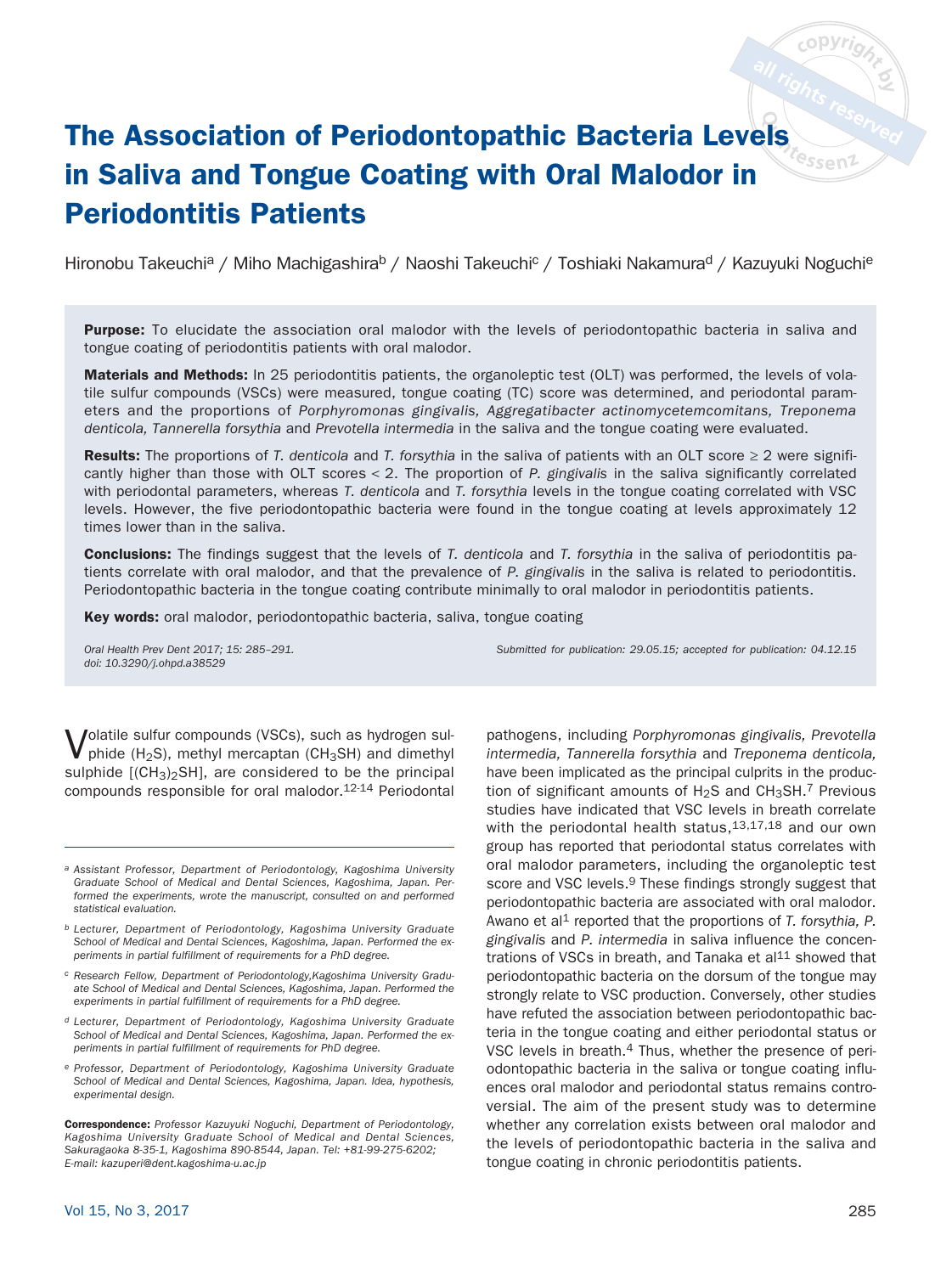#### **Table 1 Oligonucleotide primers and probes**

| Primer or probe                         | Sequence                                       |
|-----------------------------------------|------------------------------------------------|
| <b>Primers</b>                          | Tessenz                                        |
| Porphyromonas gingivalis-F              | 5'-TACCCATCGTCGCCTTGGT-3'                      |
| Porphyromonas gingivalis-R              | 5'-CGGACTAAAACCGCATACACTTG-3'                  |
| Aggregatibacter actinomycetemcomitans-F | 5'-CAGCATCTGCGATCCCTGTA-3'                     |
| Aggregatibacter actinomycetemcomitans-R | 5'-TCAGCCCTTTGTCTTTCCTAGGT-3'                  |
| Tannerella forsythia-F                  | 5'-ATCCTGGCTCAGGATGAACG-3'                     |
| Tannerella forsythia-R                  | 5'-TACGCATACCCATCCGCAA-3'                      |
| Treponema denticola-F                   | 5'-AGAGCAAGCTCTCCCTTACCGT-3'                   |
| Treponema denticola-R                   | 5'-TAAGGGCGGCTTGAAATAATGA-3'                   |
| Prevotella intermedia-F                 | 5'-TGTCGGTTTACTGGCTATGTTCTC-3'                 |
| Prevotella intermedia-R                 | 5'-CTTGTCTGTTGGCCATCTTGAAG-3-'                 |
| <b>Fluorescent probes</b>               |                                                |
| Porphyromonas gingivalis                | 5'-FAM-GCTAATGGGACGCATGCCTATCTTACAGCT-TAMRA-3' |
| Aggregatibacter actinomycetemcomitans   | 5'-FAM-TCGAGTATTCCTCAAGCATTCTCGCACG-TAMRA-3'   |
| Tannerella forsythia                    | 5'-FAM-ATGTAACCTGCCCGCAACAGAGGGATAAC-TAMRA-3'  |
| Treponema denticola                     | 5'-FAM-CAGCGTTCGTTCTGAGCCAGGATCA-TAMURA-3'     |
| Prevotella intermedia                   | 5'-FAM-TCAAAGACGCACGTACCAATCCAGACC-TAMRA-3'    |
|                                         |                                                |

# **MATERIALS AND METHODS**

## **Subjects**

Between September 2008 and November 2010, 25 periodontitis patients (16 women and 9 men) who visited Kagoshima University Medical and Dental Hospital for dental treatment were enrolled in the study. Informed consent was obtained from all patients, a condition of permission for this study granted by the Ethics Committee of Kagoshima University Graduate School of Medical and Dental Sciences, Kagoshima, Japan. The patients had at least one tooth with a probing pocket depth ≥4 mm and alveolar bone loss based on full-mouth radiographs. Patients who had received antibiotic treatments within the previous 3 months or had any systemic disease that might influence oral malodor were excluded.

## **Oral Malodor Measurement**

Each subject was requested to abstain from eating and drinking, performing oral hygiene, smoking and using scented cosmetics for 3 h before oral malodor measurement. Oral malodor measurement was carried out as described previously.9 The organoleptic test (OLT) was performed by three dentists who directly smelled expelled breath from a distance of approximately 10 cm. OLT scoring was recorded on a scale of 0–5 as follows; 0: absence of odor; 1: questionable odor, 2:

slight odor; 3: moderate odor; 4: strong odor, 5: severe odor. VSC levels were measured with a gas chromatograph (GC-14B, Shimadzu; Kyoto, Japan) equipped with a flame photometric detector. Five ml of breath was collected with a gastight syringe. The samples were injected into the gas chromatography column at 70°C. A Teflon column was packed with 5% five-ring polyphenyl ether on 80–100 mesh Uniport HP (GL Sciences; Tokyo, Japan).

## **Clinical Examination**

Tongue coating (TC) was measured as a score of 0–4 as follows; 0: absence of tongue coating; 1: thin tongue coating covering 1/3 of tongue dorsum; 2: thin tongue coating covering 2/3 of the tongue dorsum or thick tongue coating covering 1/3 of tongue dorsum; 3: thin tongue coating covering more than 2/3 of the tongue dorsum or thick tongue coating covering 2/3 of tongue dorsum; 4: thick tongue coating covering more than 2/3 of tongue dorsum. TC score measuring was carried out by three dentists.

Probing pocket depth (PPD) and bleeding on probing (BoP) were evaluated using a Williams probe at six points around all teeth. Periodontal status was classified as the percentage of teeth characterised by PPD  $\geq$  4 mm (PPD%). The gingival index  $(GI)^5$  was used to quantify gingival inflammation, and the Turesky-Gilmore-Glickman modified plaque index  $(PII)^{15}$  was used to quantify adherent dental plaque.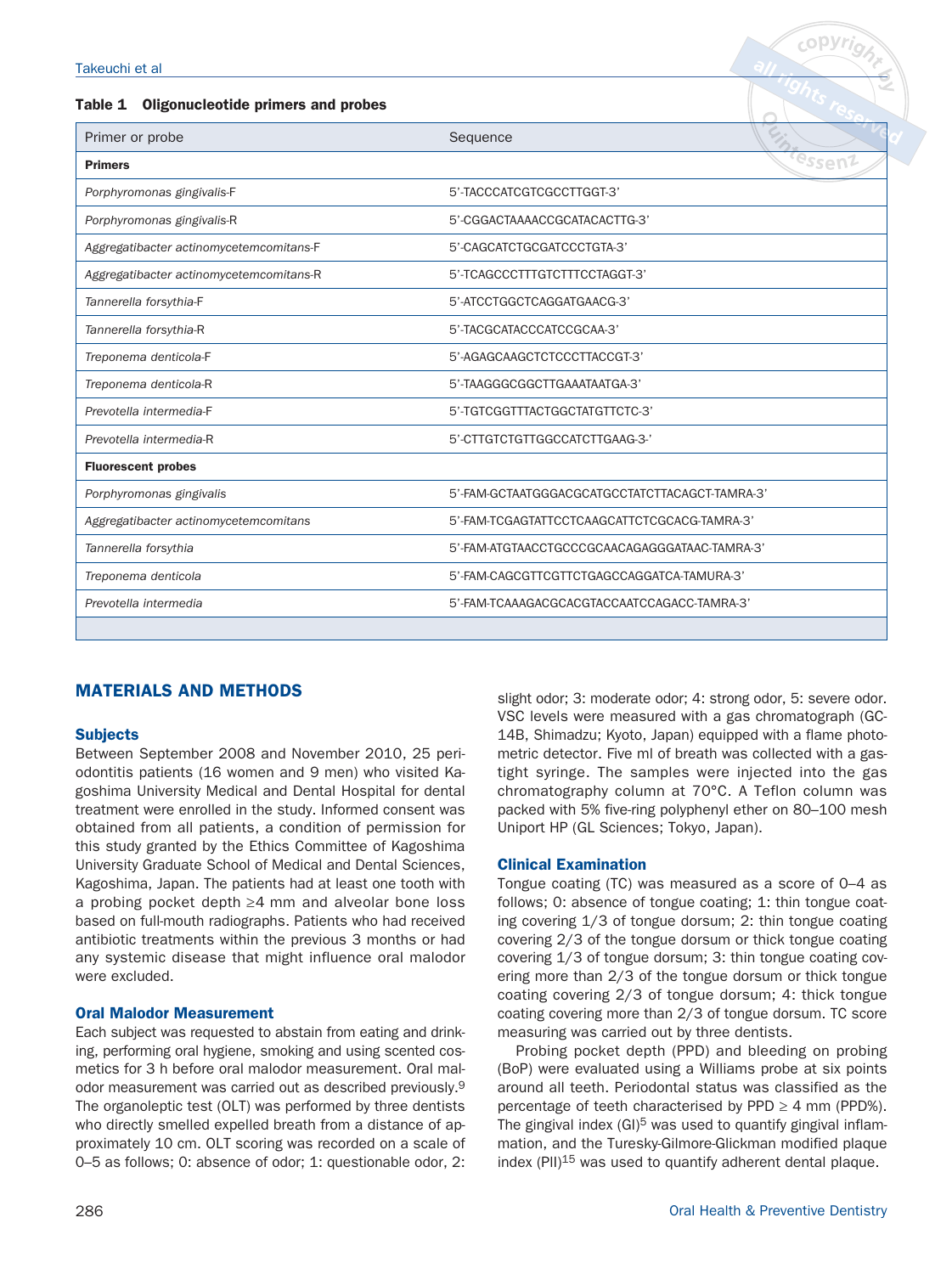#### **Periodontal Treatment and Tongue Cleaning**

Thirteen of the 25 patients underwent periodontal treatment, including of oral hygiene instruction, scaling and root planing, and received tongue cleaning. Tongue cleaning with a tongue brush was performed to clean the posterior tongue following the protocol described by Yaegaki et al.16 Briefly, patients were instructed in a tongue brushing technique which ensured that the brush was moved from the terminal sulcus to the front of the tongue, that the tonsils were avoided, and that infection of the respiratory system was not precipitated. Oral malodor parameters, periodontal parameters, and detection of the proportion of periodontopathic bacteria in the saliva and tongue coating were performed both before (baseline) and after treatment.

## **Sampling and Quantitative Analysis of Tongue Coating and Saliva**

Tongue coating samples were collected from the circumvallate papilla area using sterile swabs (BD BBL CultureSwab EZ, Becton Dickinson; Franklin Lakes, NJ, USA). Subjects were asked to chew gum for 3 min and stimulated saliva samples were collected in sterile plastic tubes. Periodontopathic bacteria (including P. gingivalis, Aggregatibacter actinomycetemcomitans, T. denticola, T. forsythia and P. intermedia) in these samples were quantified by real-time PCR (Oral Check Centre, GC; Tokyo, Japan) using the speciesspecific primers and TaqMan probes listed in Table 1.

#### **Statistical Analysis**

Data are expressed as mean ± standard deviation. Features of the proportions of periodontopathic bacteria at baseline were analysed using the Mann-Whitney U-test, and any correlation between clinical parameters and the proportions of periodontopathic bacteria at baseline was determined using Pearson's correlation. Changes in the proportions or populations of periodontopathic bacteria as a consequence of treatment were evaluated using the Wilcoxon signed-rank test.

# **RESULTS**

The amount of the five periodontopathic bacterial species (P. gingivalis, A. actinomycetemcomitans, T. denticola, T. forsythia and P. intermedia) measured in this study was approximately 12 times lower in the tongue coating than in the saliva (Table 2). Subjects were subclassified according to OLT score (< 2 or  $\geq$  2), VSC levels (< 200 or  $\geq$  200 ppb) and TC score  $(< 2$  or  $\geq 2$ ) at baseline. Table 3 shows the proportions of each bacterial species in these subclasses. In the saliva, the proportions of T. denticola and T. forsythia were significantly higher in patients with an OLT score  $\geq 2$ than those with an OLT score < 2. The total number of bacteria was significantly greater in the group with a TC score  $\geq$  2 than in the group with a TC score < 2. Conversely, in the tongue coating, there was no significant difference in bacteria levels between the respective subclasses of OLT, VSC levels, or TC scores.

#### **Table 2 Characteristics of the subjects at baseline, n = 25**

| Characteristic                                                     | n <sub>tessen1</sub> |  |  |  |  |  |  |
|--------------------------------------------------------------------|----------------------|--|--|--|--|--|--|
| Gender                                                             | n                    |  |  |  |  |  |  |
| Women (n)                                                          | 16                   |  |  |  |  |  |  |
| Men (n)                                                            | 9                    |  |  |  |  |  |  |
| Total (n)                                                          | 25                   |  |  |  |  |  |  |
| Age (years)                                                        | 56.52 (12.70)        |  |  |  |  |  |  |
| $H2S$ (ppb)                                                        | 344.76 (458.01)      |  |  |  |  |  |  |
| $CH_3SH$ (ppb)                                                     | 150.01 (278.12)      |  |  |  |  |  |  |
| $(CH_3)_2$ SH (ppb)                                                | 20.01 (23.12)        |  |  |  |  |  |  |
| VSCs (ppb)                                                         | 514.78 (712.25)      |  |  |  |  |  |  |
| OLT score                                                          | 2.29(1.19)           |  |  |  |  |  |  |
| TC score                                                           | 2.26(0.83)           |  |  |  |  |  |  |
| PPD (mm)                                                           | 2.86(0.63)           |  |  |  |  |  |  |
| PPD%                                                               | 17.50 (18.89)        |  |  |  |  |  |  |
| BoP (%)                                                            | 29.08 (26.24)        |  |  |  |  |  |  |
| GI                                                                 | 1.09(0.59)           |  |  |  |  |  |  |
| PII                                                                | 1.43(0.75)           |  |  |  |  |  |  |
| Bacteria in saliva                                                 |                      |  |  |  |  |  |  |
| Pg %                                                               | 3.33E-02 (5.15E-02)  |  |  |  |  |  |  |
| Aa %                                                               | 5.36E-04 (1.52E-03)  |  |  |  |  |  |  |
| Td %                                                               | 4.24E-02 (1.48E-01)  |  |  |  |  |  |  |
| Tf %                                                               | 8.98E-03 (3.23E-02)  |  |  |  |  |  |  |
| Pi %                                                               | 1.24E-02 (3.54E-02)  |  |  |  |  |  |  |
| 5 bacteria %                                                       | 9.76E-02 (2.14E-01)  |  |  |  |  |  |  |
| Total bacteria (cells/ml)                                          | $6.86E+10(5.45E+10)$ |  |  |  |  |  |  |
| Bacteria in tongue coating                                         |                      |  |  |  |  |  |  |
| Pg %                                                               | 6.50E-03 (1.91E-02)  |  |  |  |  |  |  |
| Aa %                                                               | 3.88E-04 (1.05E-04)  |  |  |  |  |  |  |
| Td %                                                               | 6.46E-04 (9.56E-04)  |  |  |  |  |  |  |
| Tf %                                                               | 2.30E-04 (4.30E-04)  |  |  |  |  |  |  |
| Pi %                                                               | 4.82E-04 (1.76E-03)  |  |  |  |  |  |  |
| 5 bacteria %                                                       | 8.24E-03 (2.11E-02)  |  |  |  |  |  |  |
| Total bacteria (cells/mg)                                          | 7.24E+08 (8.39E+08)  |  |  |  |  |  |  |
| Values represent mean ± standard deviation. Significant difference |                      |  |  |  |  |  |  |

between OLT scores < 2 or  $\geq$  2. VSCs levels < 200 ppb or  $\geq$  200 ppb. TC scores < 2 or  $\geq$  2 (\*p < 0.05).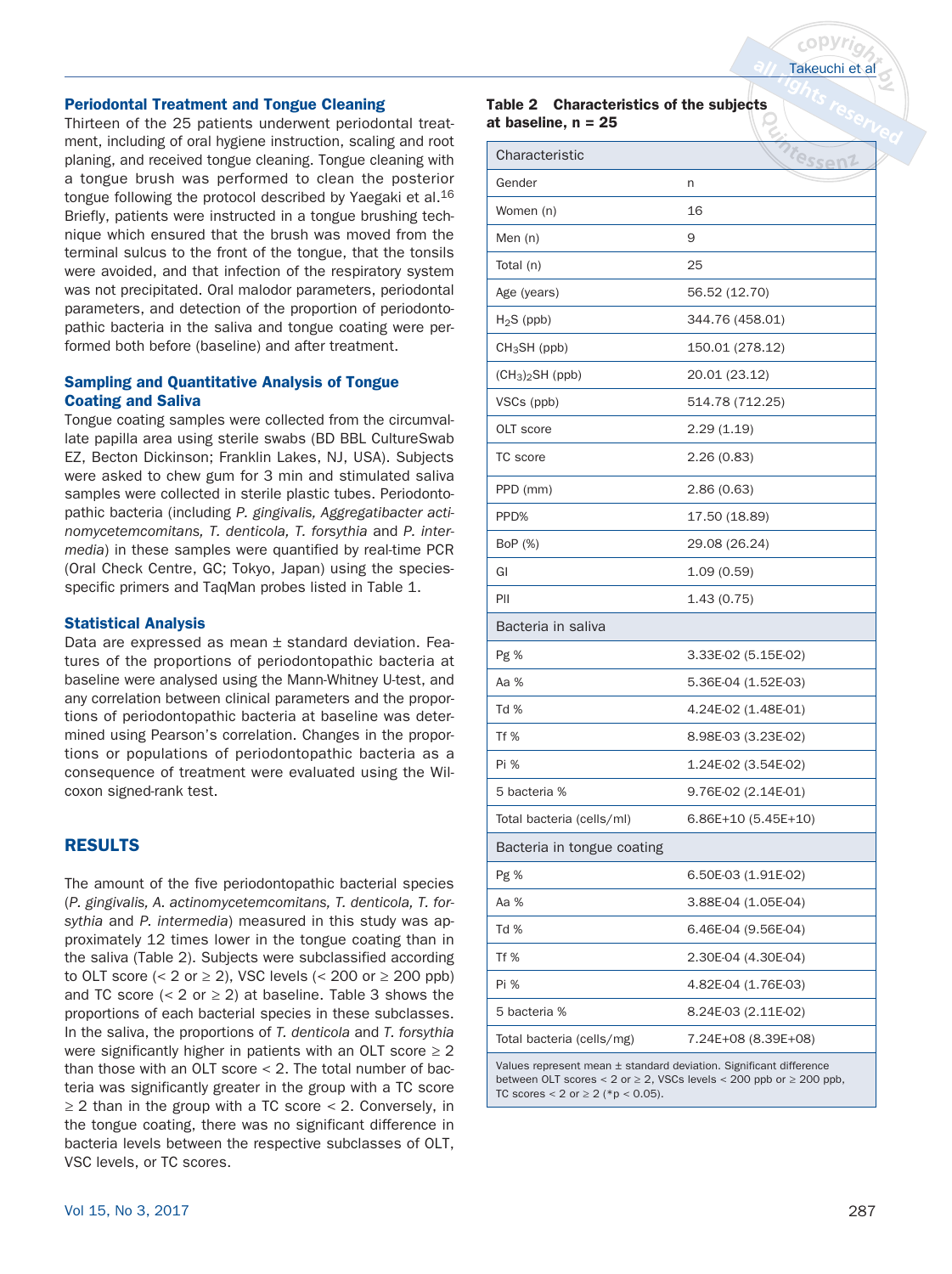# **Table 3 Characteristics of the proportions of periodontopathic bacteria: organoleptic test (OLT) score, volatile sulfur compounds (VSCs) levels and tongue coating (TC) score at baseline (N = 25)**

|             |                              |                          |                          | Cessen <sup>Z</sup>                 |                           |                          |                          |                              |
|-------------|------------------------------|--------------------------|--------------------------|-------------------------------------|---------------------------|--------------------------|--------------------------|------------------------------|
|             |                              | <b>Pg %</b>              | Aa $%$                   | $Td \%$                             | Tf $%$                    | Pi %                     | 5 bacteria<br>%          | Total bac-<br>teria (cell)   |
| OLT score   | $< 2 (n = 9)$                | 3.96E-02<br>$(6.61E-02)$ | <b>ND</b>                | 1.48E-03<br>$(2.49E-03)$            | 1.35E-03<br>$(2.52E-03)$  | 2.76E-03<br>$(8.26E-03)$ | 4.52E-02<br>$(6.95E-02)$ | $4.61E+10$<br>$(2.70E+10)$   |
|             | $\geq$ 2 (n = 16)            | 2.98E-02<br>$(4.34E-02)$ | 8.37E-04<br>$(1.85E-03)$ | 6.55E-02<br>$1.83E-01$ <sup>*</sup> | 1.33E-02<br>$(4.02E-02)*$ | 1.78E-02<br>$(4.33E-02)$ | 1.27E-01<br>$(2.61E-01)$ | $8.12E + 10$<br>$(6.24E+10)$ |
|             |                              |                          |                          |                                     |                           |                          |                          |                              |
| <b>VSCs</b> | $< 200$ ppb<br>$(n = 14)$    | 2.90E-02<br>$(5.48E-02)$ | 7.08E-04<br>$(1.85E-03)$ | 6.80E-02<br>$(1.97E-01)$            | 1.39E-02<br>$(4.31E-02)$  | 1.80E-02<br>$(4.59E-02)$ | 1.30E-01<br>$(2.80E-01)$ | $6.17E + 10$<br>$(5.14E+10)$ |
|             | $\geq 200$ ppb<br>$(n = 11)$ | 3.87E-02<br>$(4.91E-02)$ | 3.16E-04<br>1.00E-03)    | 9.85E-03<br>$(1.48E-02)$            | 2.71E-03<br>$(3.47E-03)$  | 5.23E-03<br>$(1.26E-02)$ | 5.68E-02<br>$(6.78E-02)$ | 7.72E+10<br>$(5.95E+10)$     |
|             |                              |                          |                          |                                     |                           |                          |                          |                              |
| TC score    | $< 2 (n = 7)$                | 1.07E-02<br>$(1.40E-02)$ | <b>ND</b>                | 2.90E-02<br>$(7.57E-02)$            | 1.86E-03<br>$(3.77E-03)$  | 3.99E-03<br>$(1.05E-02)$ | 4.56E-02<br>$(8.91E-02)$ | 3.09E+10<br>$(1.45E+10)$     |
|             | $\geq$ 2 (n = 18)            | 4.21E-02<br>$(5.82E-02)$ | 7.44E-04<br>$(1.76E-03)$ | 4.76E-02<br>$(1.70E-01)$            | 1.17E-02<br>$(3.79E-02)$  | 1.56E-02<br>$(4.11E-02)$ | 1.18E-01<br>$(2.45E-01)$ | $8.32E+10$<br>$(5.75E+10)*$  |

| Tongue coating |                              |                          |                          |                          |                          |                          |                          |                              |  |  |
|----------------|------------------------------|--------------------------|--------------------------|--------------------------|--------------------------|--------------------------|--------------------------|------------------------------|--|--|
|                |                              | <b>Pg %</b>              | Aa %                     | Td%                      | $Tf$ %                   | Pi %                     | 5 bacteria<br>%          | Total<br>bacteria            |  |  |
| OLT score      | $< 2 (n = 9)$                | 1.17E-02<br>$(2.96E-02)$ | 4.50E-04<br>$(1.35E-03)$ | 2.45E-04<br>$(4.07E-04)$ | 2.31E-04<br>$(3.70E-04)$ | 4.58E-04<br>$(1.37E-03)$ | 1.31E-03<br>$(3.09E-02)$ | 8.23E+08<br>$(9.99E+08)$     |  |  |
|                | $\geq$ 2 (n = 16)            | 3.56E-03<br>$(9.63E-03)$ | 3.53E-04<br>$(8.80E-04)$ | 8.71E-04<br>$(1.11E-03)$ | 2.30E-04<br>$(4.73E-04)$ | 4.96E-04<br>$(1.98E-03)$ | 5.51E-03<br>$(1.34E-02)$ | $6.69E + 08$<br>$(7.64E+08)$ |  |  |
|                |                              |                          |                          |                          |                          |                          |                          |                              |  |  |
| <b>VSCs</b>    | $< 200$ ppb<br>$(n = 14)$    | 7.70E-03<br>$(2.39E-02)$ | 4.47E-04<br>$(1.13E-03)$ | 4.63E-04<br>$(8.03E-04)$ | 1.13E-04<br>$(2.16E-04)$ | 2.94E-04<br>$(1.10E-03)$ | 9.02E-03<br>$(2.49E-02)$ | $9.49E + 08$<br>$(9.56E+08)$ |  |  |
|                | $\geq 200$ ppb<br>$(n = 11)$ | 4.97E-03<br>$(1.15E-02)$ | 3.12E-04<br>$(9.84E-04)$ | 8.79E-04<br>$(1.12E-03)$ | 3.79E-04<br>$(5.83E-04)$ | 7.21E-04<br>$(2.39E-03)$ | 7.26E-03<br>$(1.60E-02)$ | 4.39E+08<br>$(5.83E+08)$     |  |  |
|                |                              |                          |                          |                          |                          |                          |                          |                              |  |  |
| TC score       | $< 2 (n = 7)$                | 1.30E-02<br>$(3.39E-02)$ | 5.79E-04<br>$(1.53E-03)$ | 5.53E-04<br>$(1.04E-03)$ | 2.17E-04<br>$(3.37E-04)$ | <b>ND</b>                | 1.44E-02<br>$(3.51E-02)$ | $4.25E + 08$<br>$(4.29E+08)$ |  |  |
|                | $\geq$ 2 (n = 18)            | 3.97E-03<br>$(9.35E-03)$ | 3.14E-04<br>$(8.34E-04)$ | 6.82E-04<br>$(9.50E-04)$ | 2.35E-04<br>$(4.70E-04)$ | 6.69E-04<br>$(2.05E-03)$ | 5.87E-03<br>$(1.30E-02)$ | 8.41E+08<br>$(9.36E + 08)$   |  |  |
|                |                              |                          |                          |                          |                          |                          |                          |                              |  |  |

Correlation analysis between clinical parameters and bacteria levels at baseline is shown in Table 4. The proportion of P. gingivalis in the saliva significantly correlated with CH<sub>3</sub>SH levels, TC score, PPD, PPD%, BoP and PII, whereas the proportion of P. gingivalis in the tongue coating correlated only with BoP. The proportion of T. forsythia in the tongue coating significantly correlated with the levels of H<sub>2</sub>S, CH<sub>3</sub>SH, (CH<sub>3</sub>)<sub>2</sub>SH and total VSCs, and the proportion of T. denticola in the tongue coating significantly correlated with CH<sub>3</sub>SH levels. Moreover, the proportions of T. denticola, T. forsythia, and P. intermedia in the tongue coating were each significantly correlated with some or all of the periodontal parameters.

Thirteen patients received tongue cleaning education and professional periodontal treatment. After the treatment, mean VSC levels, OLT score, TC score and PPD% all de-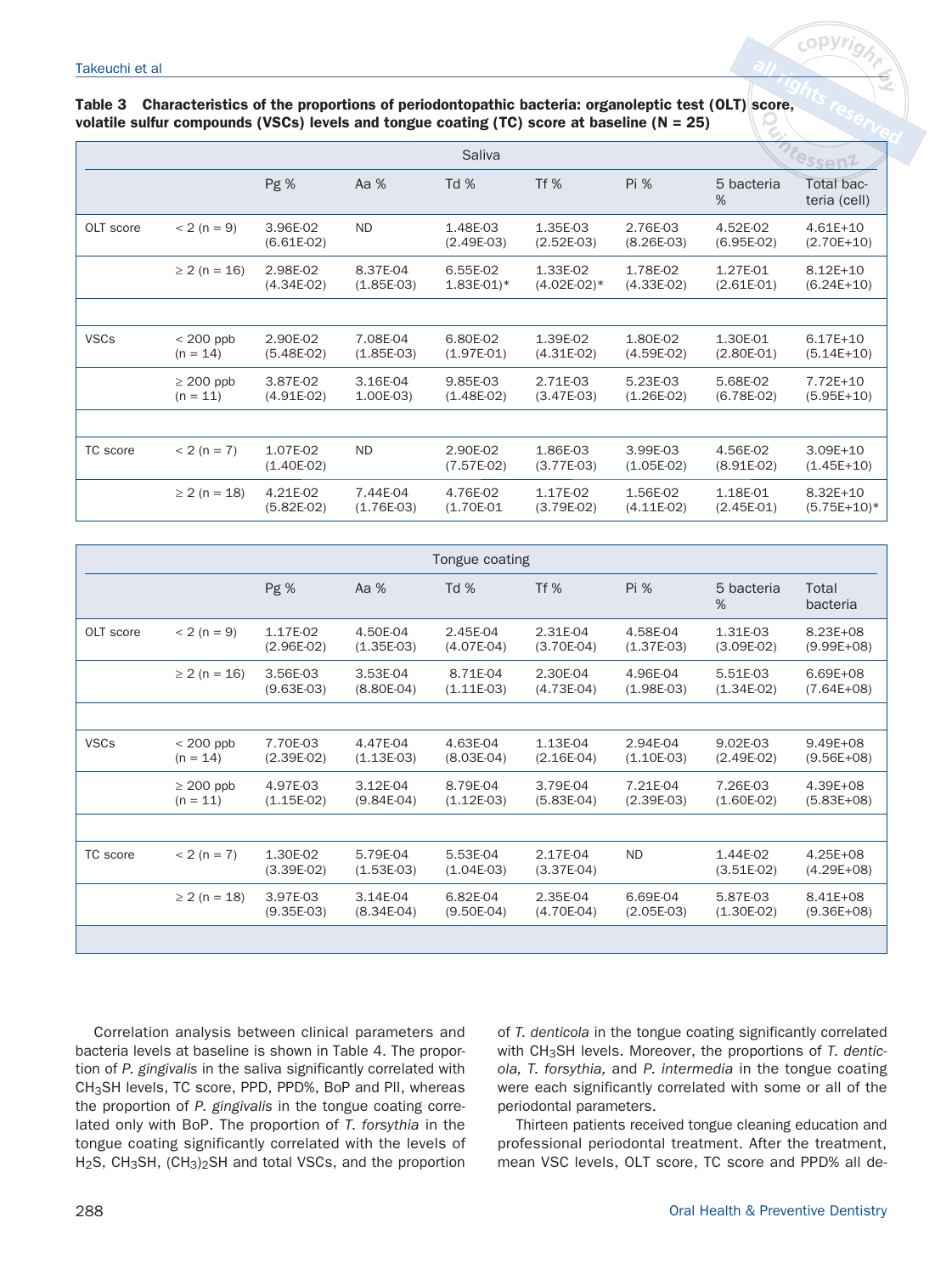**Table 4 Correlation analysis between clinical parameters and the proportion of periodontopathic bacteria at baseline (n = 25)**

|                                    |          |         | Cessen <sup>2</sup> |         |         |                 |                   |
|------------------------------------|----------|---------|---------------------|---------|---------|-----------------|-------------------|
|                                    | Pg %     | Aa %    | Td %                | Tf %    | Pi %    | 5 bacteria<br>% | Total<br>bacteria |
| $H_2S$                             | 0.25     | $-0.11$ | $-0.10$             | $-0.08$ | $-0.07$ | $-0.03$         | $-0.03$           |
| CH <sub>3</sub> SH                 | $0.43*$  | 0.19    | $-0.09$             | $-0.07$ | 0.05    | 0.04            | $-0.19$           |
| (CH <sub>3</sub> ) <sub>2</sub> SH | 0.07     | 0.06    | $-0.18$             | $-0.14$ | $-0.16$ | $-0.15$         | $-0.05$           |
| <b>VSCs</b>                        | 0.33     | 0.01    | $-0.10$             | $-0.08$ | $-0.03$ | $-0.01$         | $-0.09$           |
| OLT score                          | 0.13     | 0.12    | 0.08                | 0.09    | 0.17    | 0.13            | 0.24              |
| TC score                           | $0.41*$  | 0.22    | $-0.04$             | 0.02    | 0.06    | 0.09            | 0.31              |
| <b>PPD</b>                         | $0.62**$ | 0.22    | $-0.08$             | $-0.08$ | 0.10    | 0.10            | $-0.13$           |
| PPD %                              | $0.63**$ | 0.17    | $-0.06$             | $-0.06$ | 0.14    | 0.13            | $-0.15$           |
| <b>BoP</b>                         | $0.49*$  | 0.18    | $-0.06$             | $-0.07$ | 0.08    | 0.08            | $-0.11$           |
| GI                                 | 0.33     | 0.27    | $-0.08$             | $-0.03$ | 0.05    | 0.03            | 0.05              |
| PII                                | $0.44*$  | $-0.02$ | $-0.04$             | 0.01    | 0.03    | 0.08            | 0.10              |

| Tongue coating                     |                        |         |          |          |          |                 |                   |  |  |  |
|------------------------------------|------------------------|---------|----------|----------|----------|-----------------|-------------------|--|--|--|
|                                    | Pg %                   | Aa %    | Td %     | Tf %     | Pi %     | 5 bacteria<br>% | Total<br>bacteria |  |  |  |
| $H_2S$                             | $-0.02$                | $-0.04$ | 0.20     | $0.50*$  | 0.10     | 0.01            | $-0.24$           |  |  |  |
| CH <sub>3</sub> SH                 | 0.16                   | 0.29    | $0.56**$ | $0.74**$ | $0.54**$ | 0.25            | $-0.22$           |  |  |  |
| (CH <sub>3</sub> ) <sub>2</sub> SH | $-0.12$                | $-0.11$ | 0.11     | $0.53**$ | 0.07     | $-0.09$         | $-0.16$           |  |  |  |
| <b>VSCs</b>                        | 0.05                   | 0.09    | 0.35     | $0.63**$ | 0.28     | 0.10            | $-0.25$           |  |  |  |
| OLT score                          | $-0.05$                | 0.09    | 0.37     | 0.31     | 0.30     | 0.01            | $-0.18$           |  |  |  |
| TC score                           | $-0.13$                | $-0.03$ | 0.10     | 0.15     | 0.30     | $-0.09$         | 0.29              |  |  |  |
| <b>PPD</b>                         | 0.30                   | 0.39    | $0.49*$  | $0.63**$ | $0.69**$ | 0.38            | $-0.03$           |  |  |  |
| PPD %                              | 0.28                   | 0.32    | $0.54**$ | $0.76**$ | $0.79**$ | 0.37            | $-0.03$           |  |  |  |
| <b>BoP</b>                         | $0.43*$                | 0.33    | 0.36     | $0.60**$ | $0.62**$ | $0.48*$         | $-0.14$           |  |  |  |
| GI                                 | 0.31                   | 0.29    | 0.12     | 0.24     | 0.37     | 0.34            | $-0.17$           |  |  |  |
| PII                                | $-0.05$                | $-0.12$ | 0.03     | 0.25     | 0.25     | $-0.02$         | 0.23              |  |  |  |
|                                    | *p < 0.05, **p < 0.01. |         |          |          |          |                 |                   |  |  |  |

creased (from 785.55 ppb to 209.98 ppb; 2.68 to 1.59; 2.65 to 1.74; and 26.85% to 8.48%, respectively), as did the proportions of periodontopathic bacteria (Table 5), although this latter change was not significant. The numbers of P. gingivalis, T. denticola, T. forsythia and total bacteria in the saliva, and of T. denticola, T. forsythia and total bacteria in the tongue coating, significantly decreased after treatment.

# **DISCUSSION**

It was demonstrated that subjects with an OLT score of  $\geq$  2 had significantly greater proportions of T. denticola and T. forsythia in their saliva than those with an OLT score  $\geq 2$ (Table 2). Kurata et al4 observed no significant difference in the proportions of P. gingivalis, T. denticola, T. forsythia, P. intermedia and Prevotella nigrescens in saliva in peri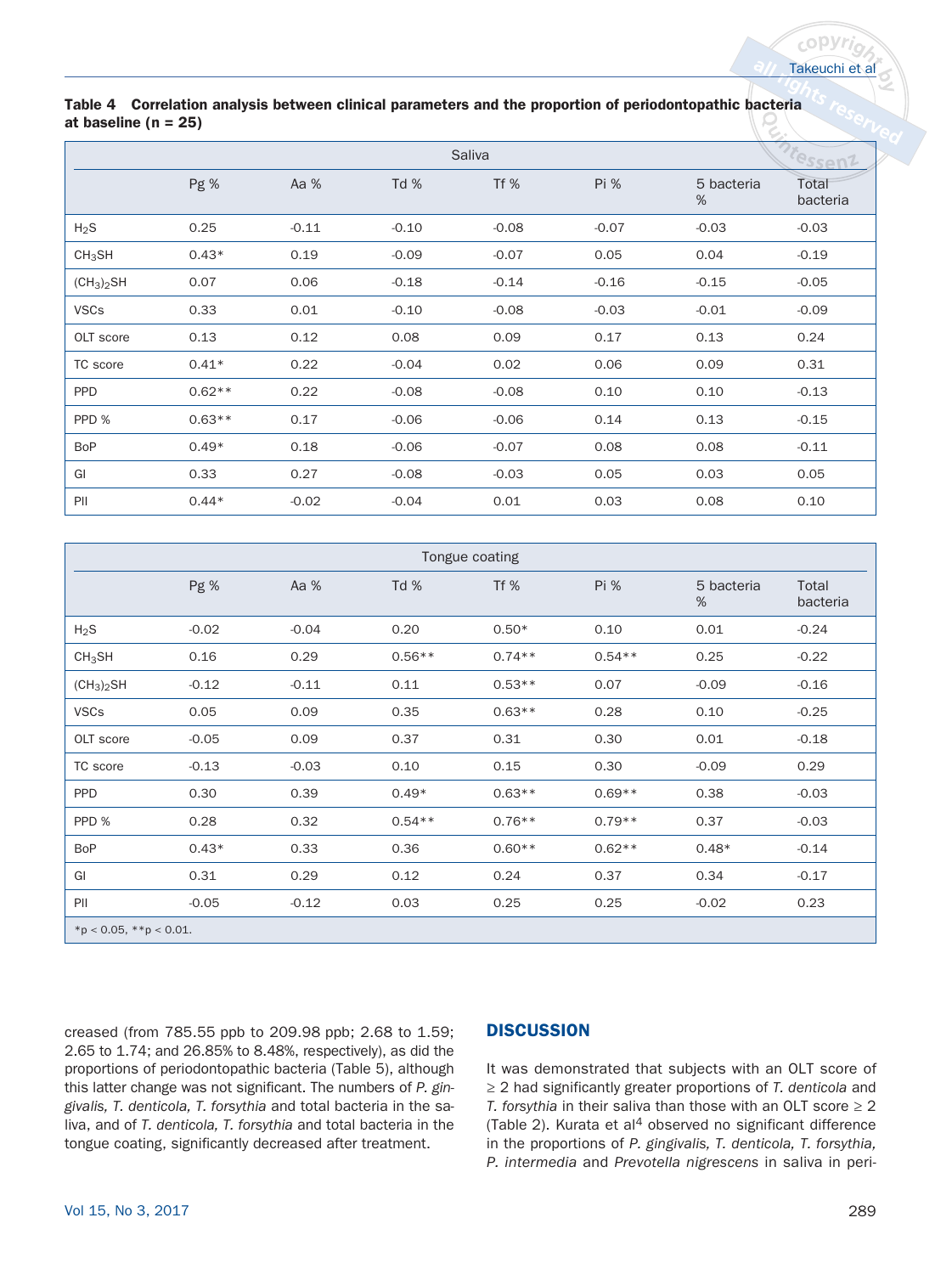**Table 5 Changes of the proportions (A) and populations of periodontopathic bacteria (B) from baseline to after treatment (n = 13)** 

|                          | (A) Proportions of periodontopathic bacteria                         |                          |                          |                          |                          |                          |                          |  |  |  |
|--------------------------|----------------------------------------------------------------------|--------------------------|--------------------------|--------------------------|--------------------------|--------------------------|--------------------------|--|--|--|
|                          | <b>Pg</b> %<br>$Td$ %<br>$Tf$ %<br>Pi %<br>Aa $%$<br>5 bacteria<br>% |                          |                          |                          |                          |                          |                          |  |  |  |
| <b>Saliva</b>            | <b>Baseline</b>                                                      | 5.39E-02<br>$(6.44E-02)$ | 5.56E-04<br>$(1.36E-03)$ | 6.28E-02<br>$(2.00E-01)$ | 1.57E-02<br>$(4.45E-02)$ | 1.96E-02<br>$(4.78E-02)$ | 1.53E-01<br>$(2.83E-01)$ |  |  |  |
|                          | Post-treatment                                                       | 4.21E-02<br>$(7.01E-02)$ | 1.37E-03<br>$(4.42E-03)$ | 3.72E-03<br>$(6.11E-03)$ | 2.19E-03<br>$(2.74E-03)$ | 8.39E-03<br>$(2.01E-02)$ | 5.77E-02<br>$(8.64E-02)$ |  |  |  |
| <b>Tongue</b><br>coating | <b>Baseline</b>                                                      | 5.47E-03<br>$(1.07E-02)$ | 3.09E-04<br>$(9.09E-04)$ | 8.50E-04<br>$(1.06E-03)$ | 3.24E-04<br>$(5.32E-04)$ | 9.27E-04<br>$(2.39E-03)$ | 7.88E-03<br>$(1.50E-02)$ |  |  |  |
|                          | Post-treatment                                                       | 3.28E-03<br>$(4.14E-03)$ | 4.33E-05<br>$(1.56E-04)$ | 7.11E-04<br>$(2.28E-03)$ | 7.73E-05<br>$(1.09E-04)$ | 2.05E-04<br>$(7.40E-04)$ | 4.31E-03<br>$(6.12E-03)$ |  |  |  |

|                                 | (B) Populations of periodontopathic bacteria                                                                                              |                              |                          |                               |                              |                                |                               |                                |  |  |  |  |
|---------------------------------|-------------------------------------------------------------------------------------------------------------------------------------------|------------------------------|--------------------------|-------------------------------|------------------------------|--------------------------------|-------------------------------|--------------------------------|--|--|--|--|
|                                 |                                                                                                                                           | Pg                           | Aa                       | Td                            | Tf                           | Pi                             | 5 bacteria                    | Total<br>bacteria              |  |  |  |  |
| Saliva<br>(cells/ml)            | <b>Baseline</b>                                                                                                                           | $2.63E + 07$<br>$(3.29E+07)$ | 8.09E+04<br>$(2.69E+05)$ | $4.15E + 06$<br>$(5.72E+06)$  | 1.74E+06<br>$(1.55E+06)$     | $2.52E + 06$<br>$(5.96E+06)$   | $3.48E + 07$<br>$(3.48E+07)$  | $6.04E + 10$<br>$(4.71E+10)$   |  |  |  |  |
|                                 | Post-treatment 1.29E+07                                                                                                                   | $(2.84E+07)*$                | 4.85E+05<br>$(1.73E+06)$ | $1.02E + 06$<br>$(2.10E+06)*$ | 7.06E+05<br>$(1.0w5E+06)**$  | $1.41E + 06$<br>$(5.02E + 06)$ | 1.65E+07<br>$(3.35E+07)*$     | $1.94E + 10$<br>$(1.85E+10)**$ |  |  |  |  |
|                                 |                                                                                                                                           |                              |                          |                               |                              |                                |                               |                                |  |  |  |  |
| Tongue<br>coating<br>(cells/mg) | <b>Baseline</b>                                                                                                                           | $2.12E + 04$<br>$(3.34E+04)$ | 8.78E+02<br>$(2.64E+03)$ | $3.49E + 03$<br>$(4.54E+03)$  | $1.61E + 03$<br>$(2.47E+03)$ | $3.38E + 03$<br>$(8.27E+03)$   | $3.06E + 04$<br>$(4.61E+04)$  | 7.91E+08<br>$(9.18E+08)$       |  |  |  |  |
|                                 | Post-treatment                                                                                                                            | $2.68E + 03$<br>$(2.82E+03)$ | 1.38E+02<br>$(4.99E+02)$ | $6.75E + 02$<br>$(1.74E+03)*$ | 7.85E+01<br>$(1.11E+02)**$   | $1.54E + 02$<br>(5.55E+02)     | $3.72E + 03$<br>$(4.60E+03)*$ | $1.24E + 08$<br>$(9.92E+07)**$ |  |  |  |  |
|                                 | Values represent mean $\pm$ standard deviation. Significant difference between baseline and post-treatment values: *p < 0.05, **p < 0.01. |                              |                          |                               |                              |                                |                               |                                |  |  |  |  |

odontitis patients with or without oral malodor, and subclassified these patients based on their VSC levels. On the other hand, the present study showed that there was no significant difference between the proportions of T. denticola and T. forsythia in the saliva of patients with VSC levels  $\geq$  200 ppb and those with VSC levels < 200 ppb. Therefore, it is suggested that T. denticola and T. forsythia in saliva are related to OLT score.

The proportion of P. gingivalis in the saliva significantly correlated with CH<sub>3</sub>SH levels, TC score, and periodontal parameters. P. gingivalis is a gram-negative anaerobic rod that has been recognised as a major pathogen in periodontitis<sup>2</sup> and produces significant amounts of  $CH<sub>3</sub>SH.<sup>7</sup>$  $CH<sub>3</sub>SH$  in breath is positively correlated with the degree of periodontal disease,  $18$  so the proportion of P. gingivalis in the saliva may be an indicator of periodontal status.

There was no significant difference in the proportions of periodontopathic bacteria in the tongue coating between the OLT subgroups, VSC subgroups, or TC score subgroups. This absence of difference may be due to the low proportions of the five periodontopathic bacteria in the tongue coating – there were 12 times fewer bacteria in the tongue coating than in the saliva. Kazor et al<sup>3</sup> showed that among the bacteria in the tongue coating of subjects with oral malodor, the species most related to oral malodor are Atopobium parvulum, a phylotype of Dialister, Eubacterium sulci, Solobacterium moorei, and a phylotype of Streptococcus. However, in the present study, the proportions of T. denticola and T. forsythia in the tongue coating were significantly correlated with VSC levels and PPD, although not with OLT score. Tanaka et al $10$  found that the proportion of periodontopathic bacteria in the tongue coating is strongly correlated with VSC levels, but only weakly correlated with OLT scores, suggesting that periodontopathic bacteria in the tongue coating contribute more significantly to VSC production. This agrees with our conclusion that the proportions of